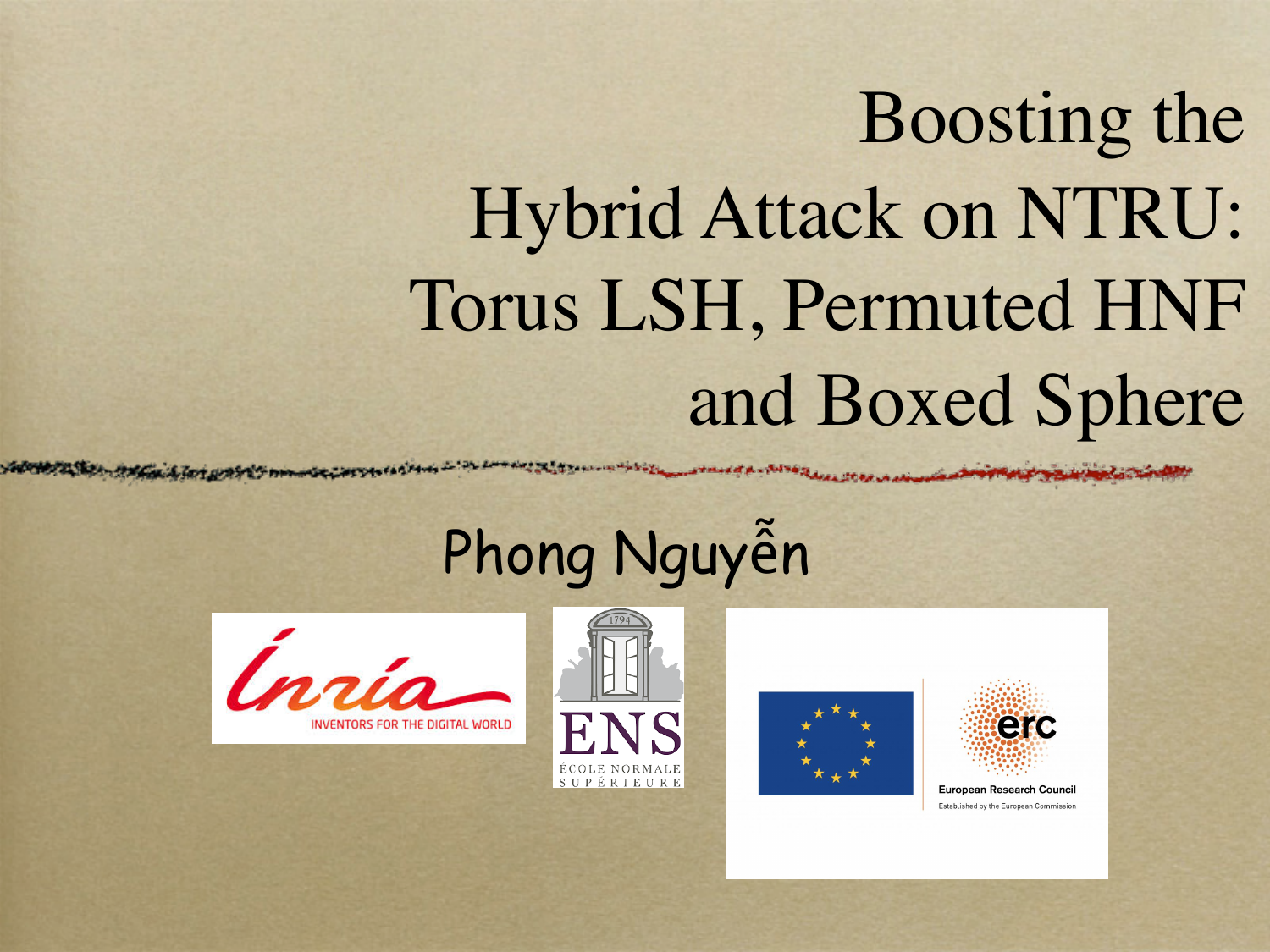

#### o NTRU

Any lattice cryptosystem using q-ary lattices with very short vectors: binary LWE, etc.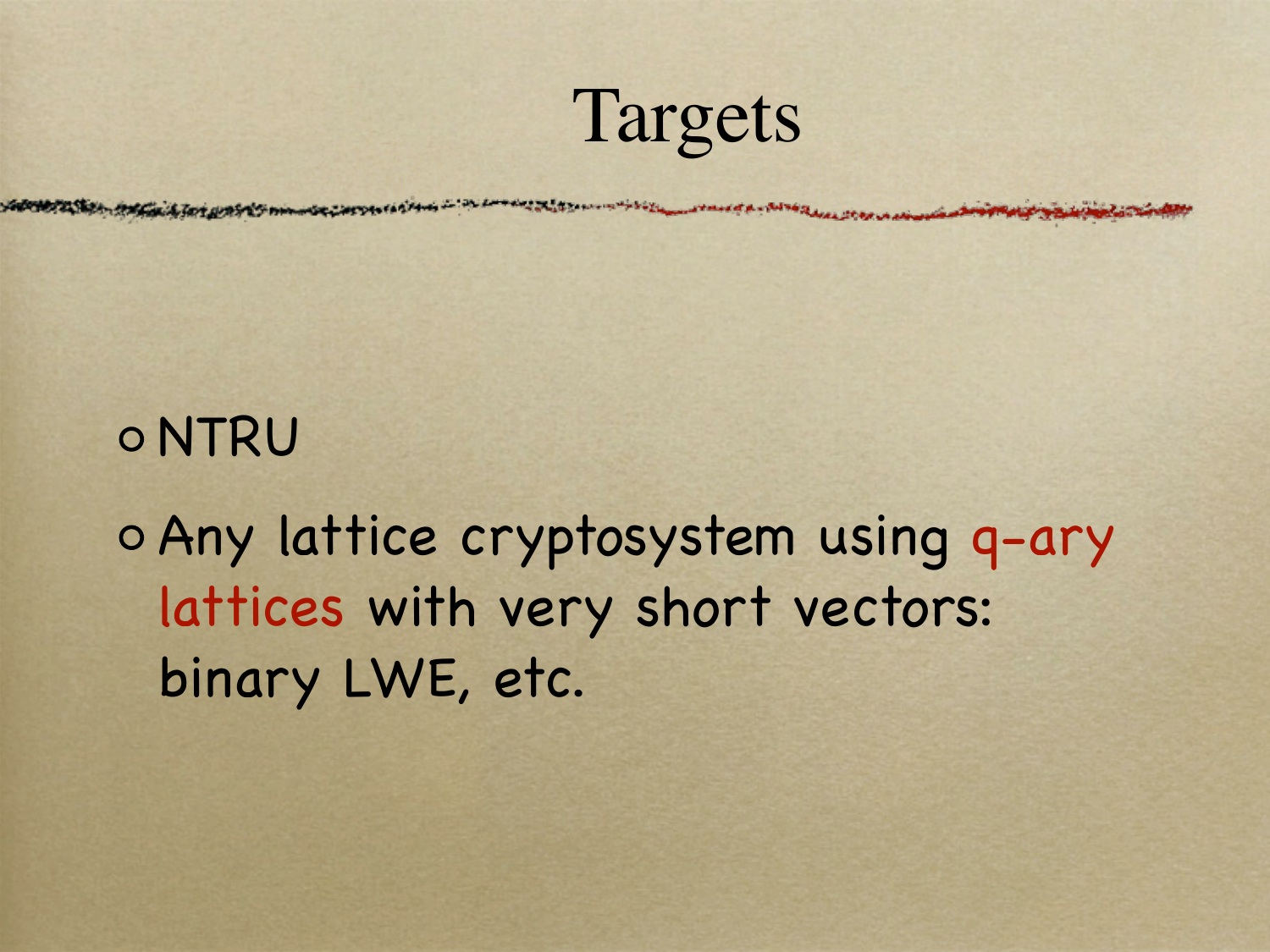### The Hybrid Attack

Introduced by [HG-2007] to combine Odlyzko's meet-in-the-middle attack with lattice reduction.

o Sometimes the best attack on NTRU, e.g. some settings of NTRU-HSS.

Arguably ``poorly'' understood.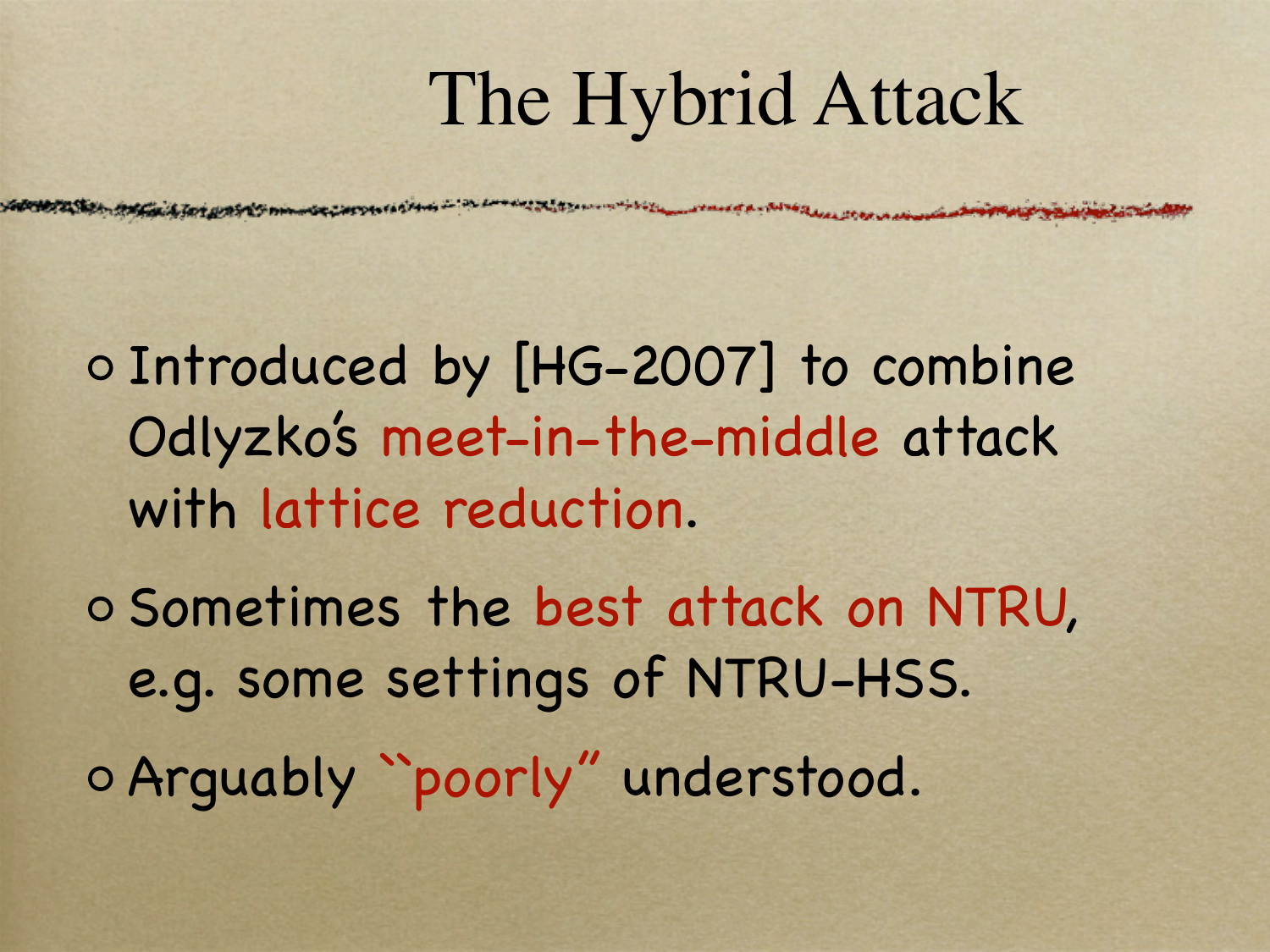### Our Results

- Improve the hybrid attack and its analysis
- Easier to implement, more efficient Less heuristic analysis Bigger experiments Probabilistic analysis of Babai's nearest plane algorithm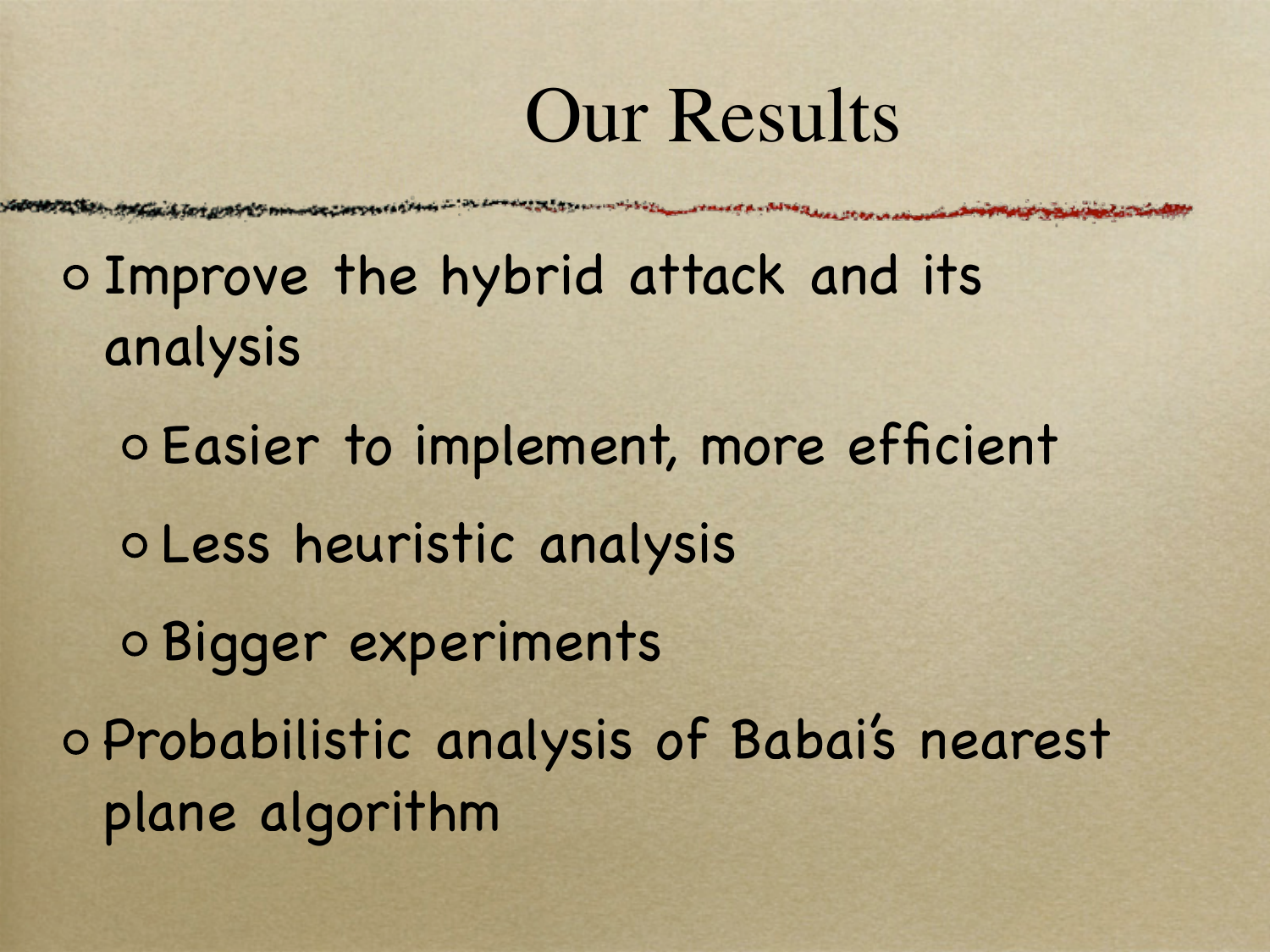## Application to NTRU

NTRU's security estimates for the hybrid attack are wrong: overestimating both the success probability and the MITM cost.

|                                  | hps2048509         | hps2048677         | hps4096821          |
|----------------------------------|--------------------|--------------------|---------------------|
| <b>MITM</b> cost<br>overestimate | 2 <sup>8</sup>     | 216                | 2 <sup>3</sup>      |
| Proba<br>overestimate            | $[2^{46}, 2^{76}]$ | $[2^{55}, 2^{89}]$ | $[2^{72}, 2^{115}]$ |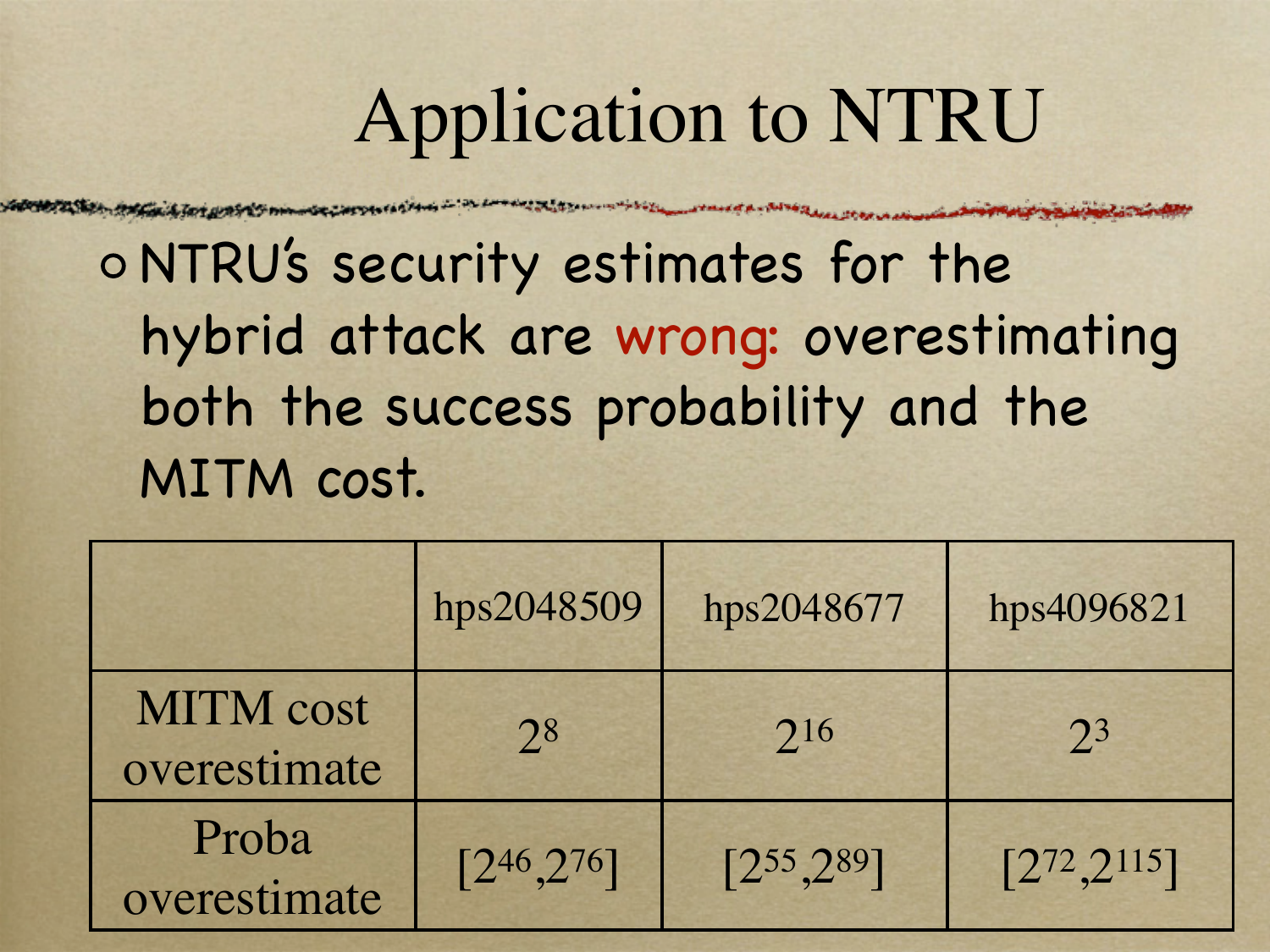### NTRU Submission Issues

Inconsistency with NTRU scripts: different values of s; swap of f and g. No rationale for several conditions ||bd\*||≥2s is not justified: it looks arbitrary.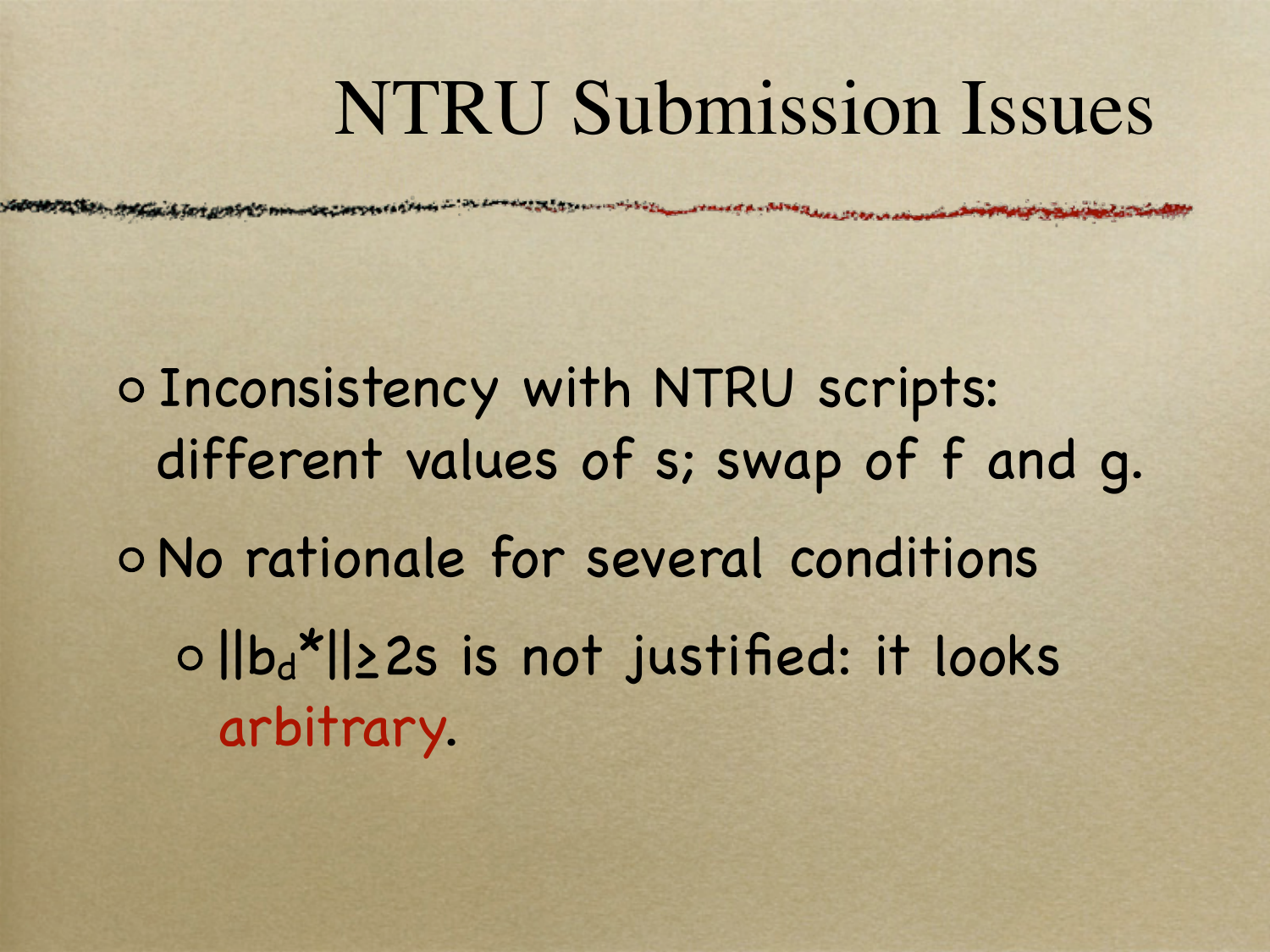Randomizing the Hybrid Attack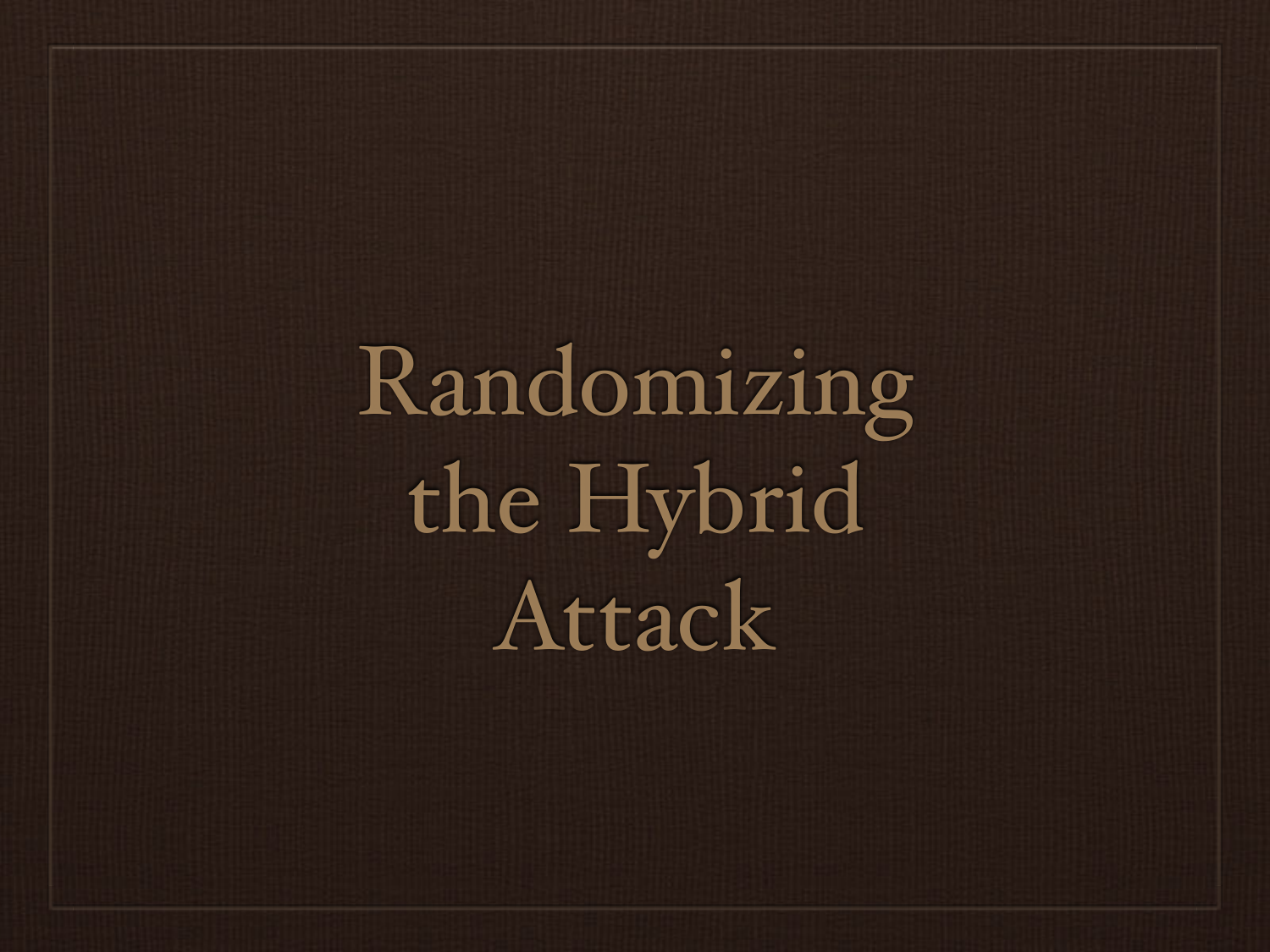### Randomization

The hybrid attack is essentially deterministic: only the lattice reduction part brings randomness.

We add randomization to improve the analysis and the success probability.

Torus Locality-Sensitive-Hashing (LSH)

Permuted HNF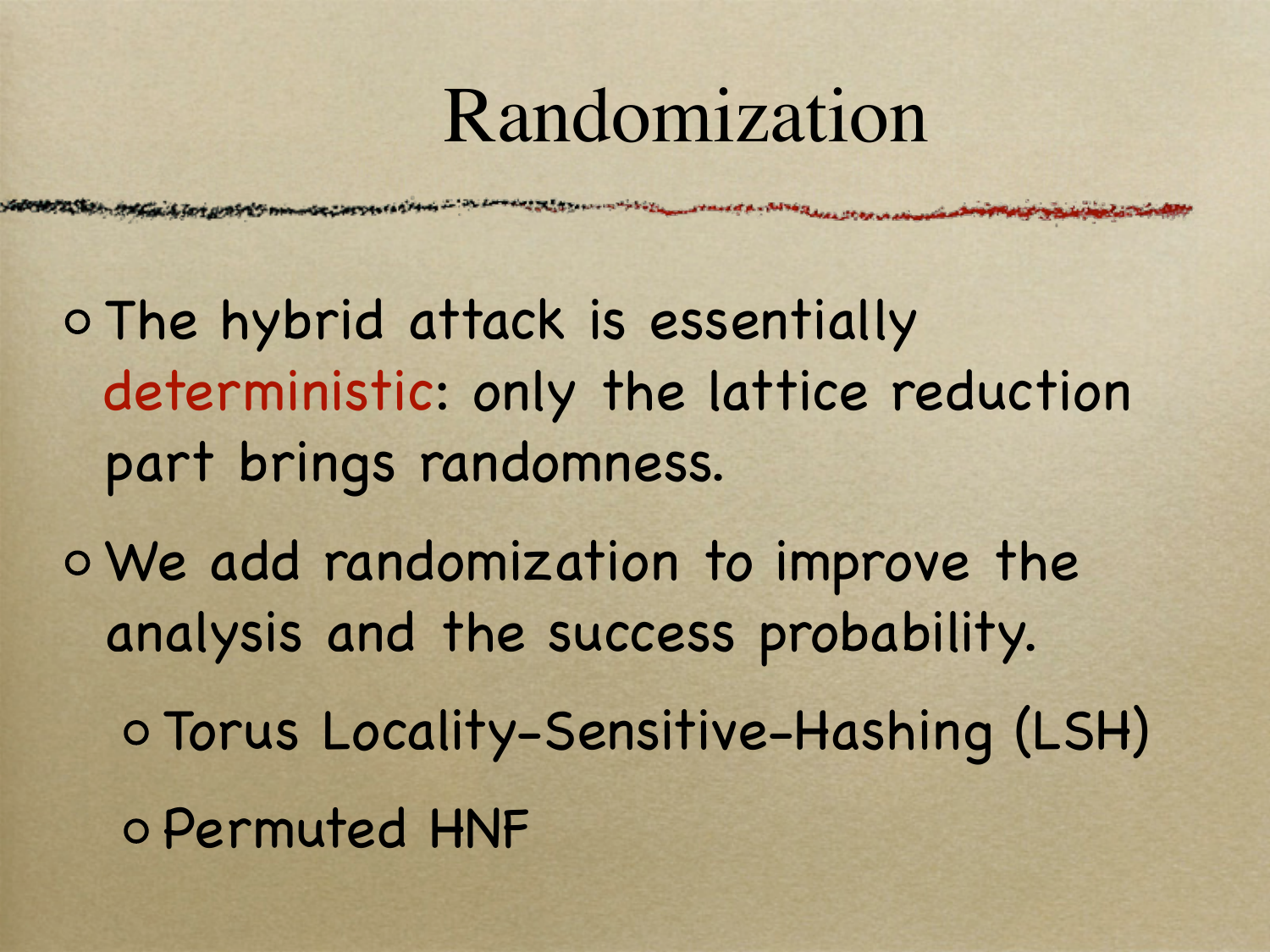### Odlyzko's Attack

o g=hf mod (q, X<sup>N</sup>-1) where f,g ternary o If  $f=f_1-f_2$  then  $g=hf_1-hf_2 \mod (q, X^N-1)$  so  $hf_1$  and  $hf_2$  are close mod q: nearcollisions detected with a **variable**output-size function.

**Torus-LSH** uses a **random** hash function H such that  $H(hf_1)=H(hf_2)$  with high probability.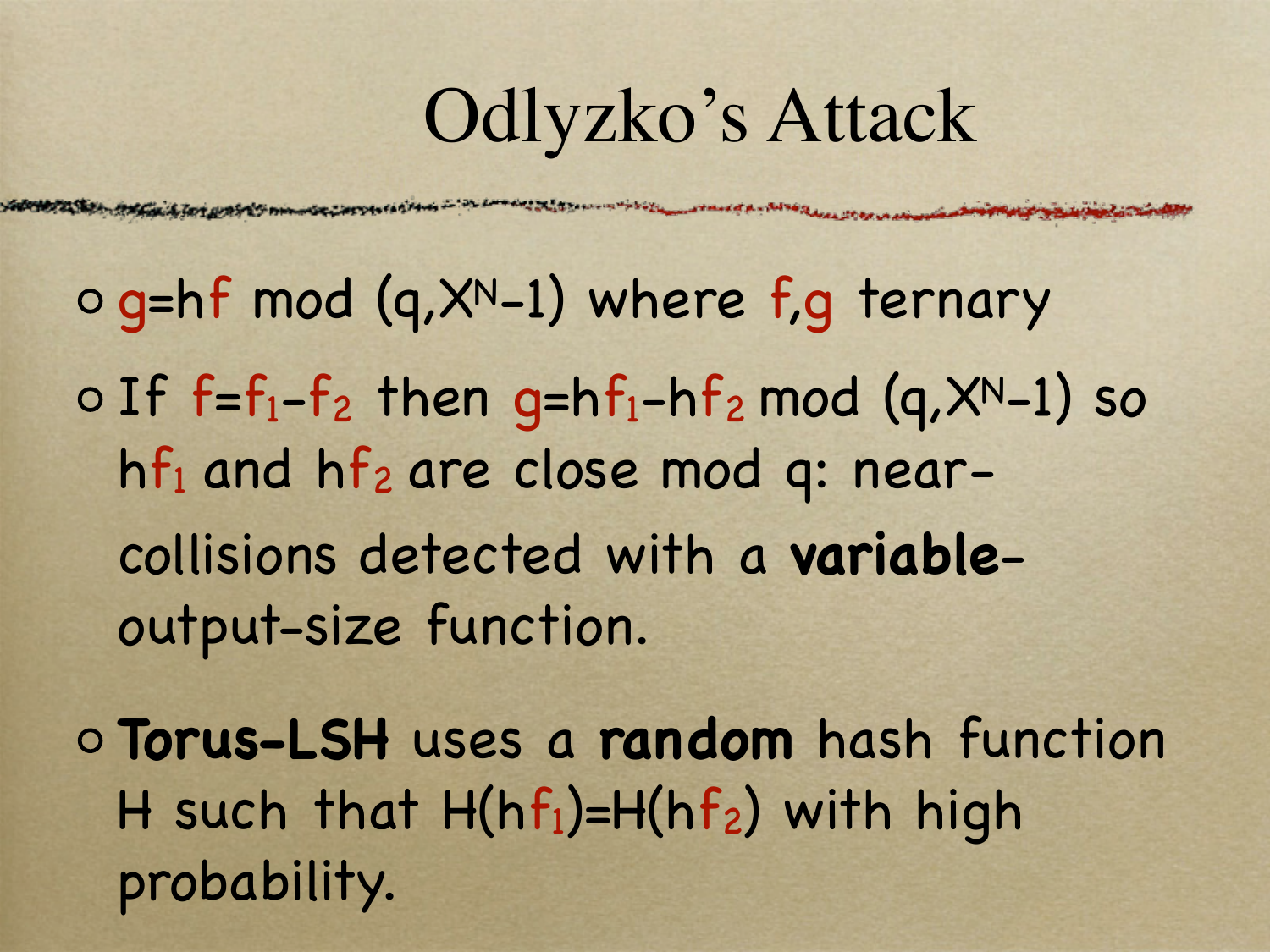## Halving a Torus



#### Integers mod q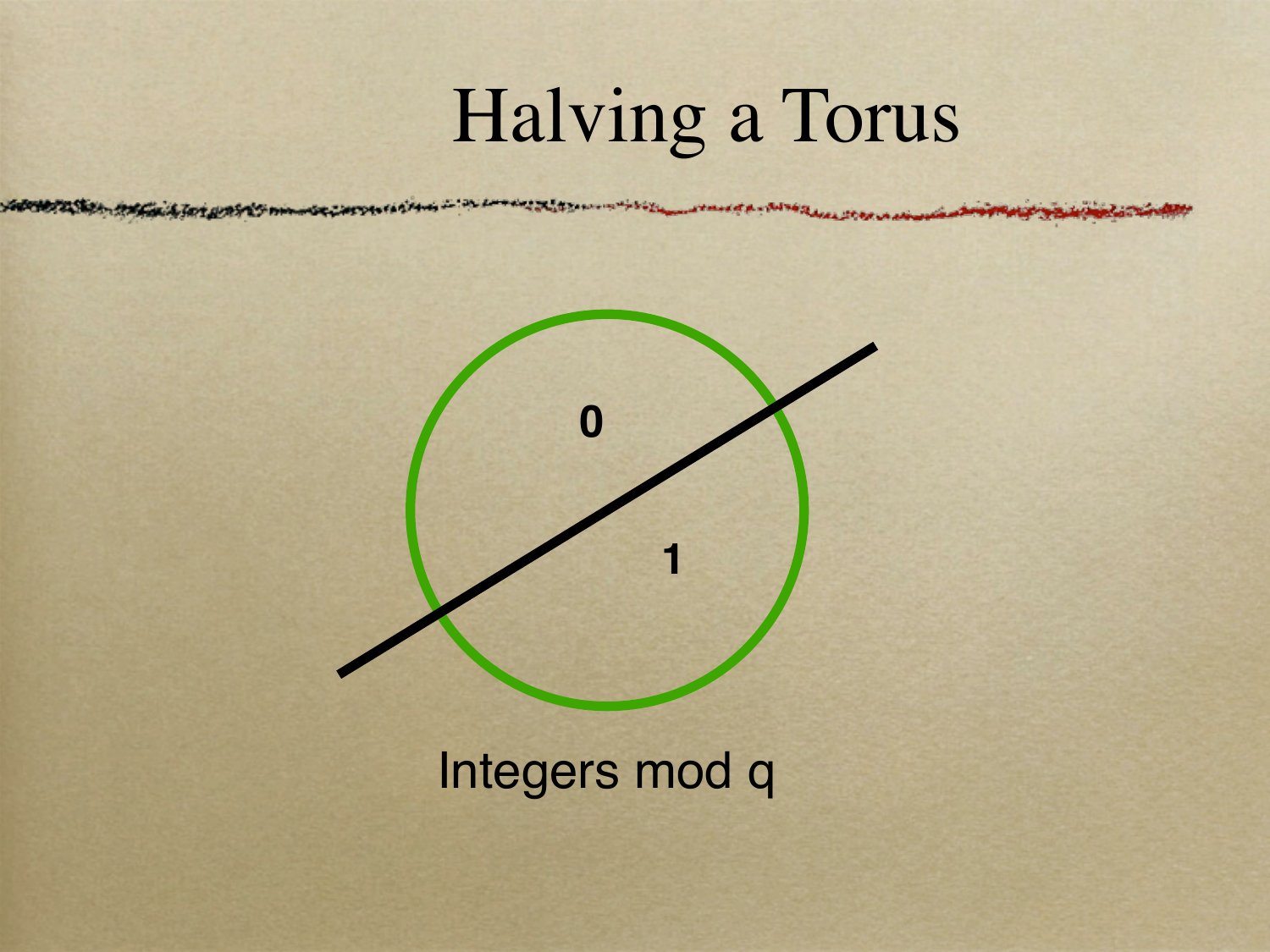### The Hybrid Attack

 $\circ$  Replace the decomposition  $f=f_1-f_2$  by a partial decomposition  $f_1-f_2$  over the last k coordinates of f.

Lattice reduction can combine it with Torus-LSH if a certain condition holds.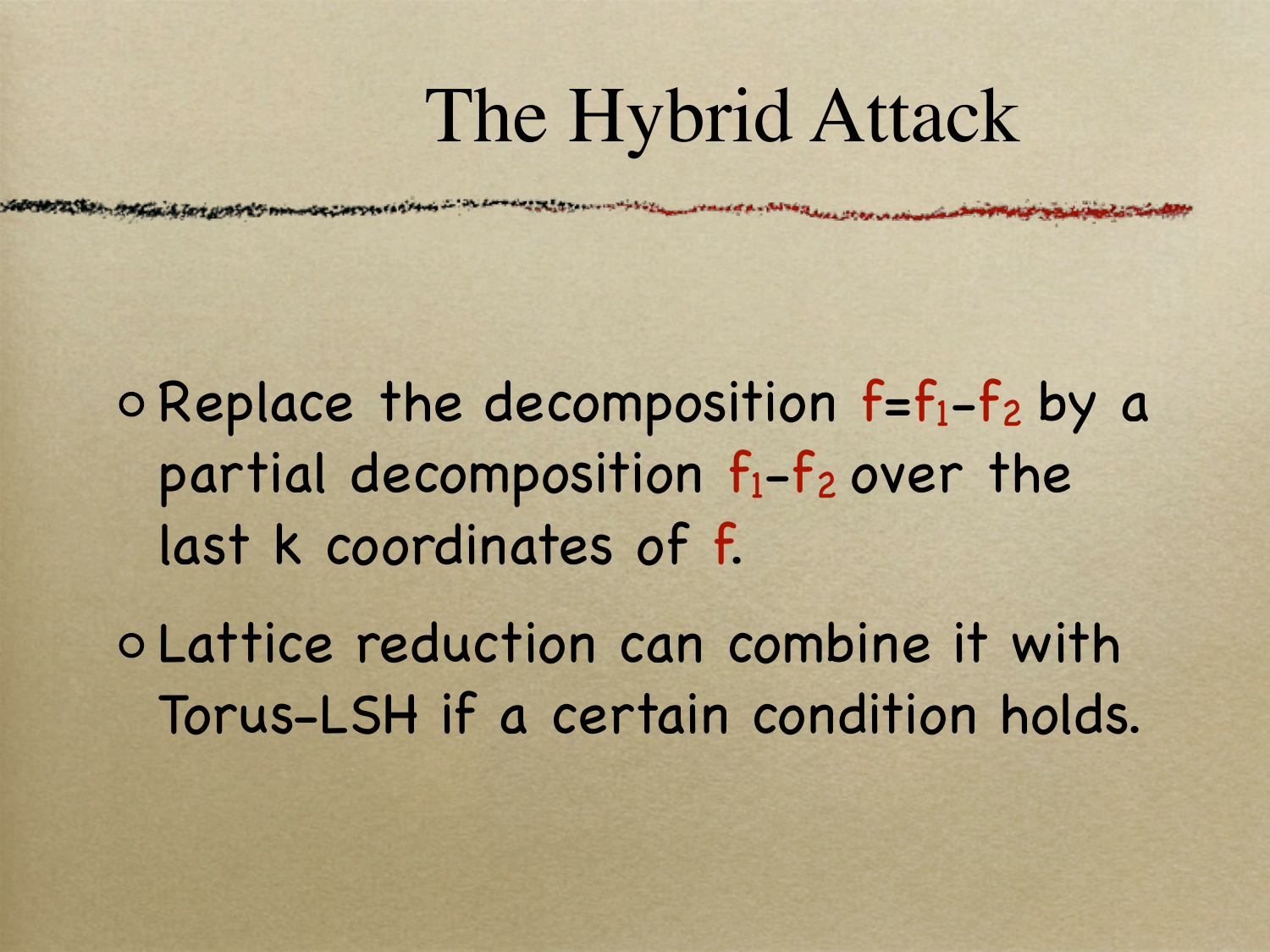### Permuted HNF

Instead of the last k coordinates of f, target any k coordinates of (f,g): much more efficient if g is sparser than f, e.g. NTRU-HSS.

Permute the coordinates

Extract the HNF

Repermute the coordinates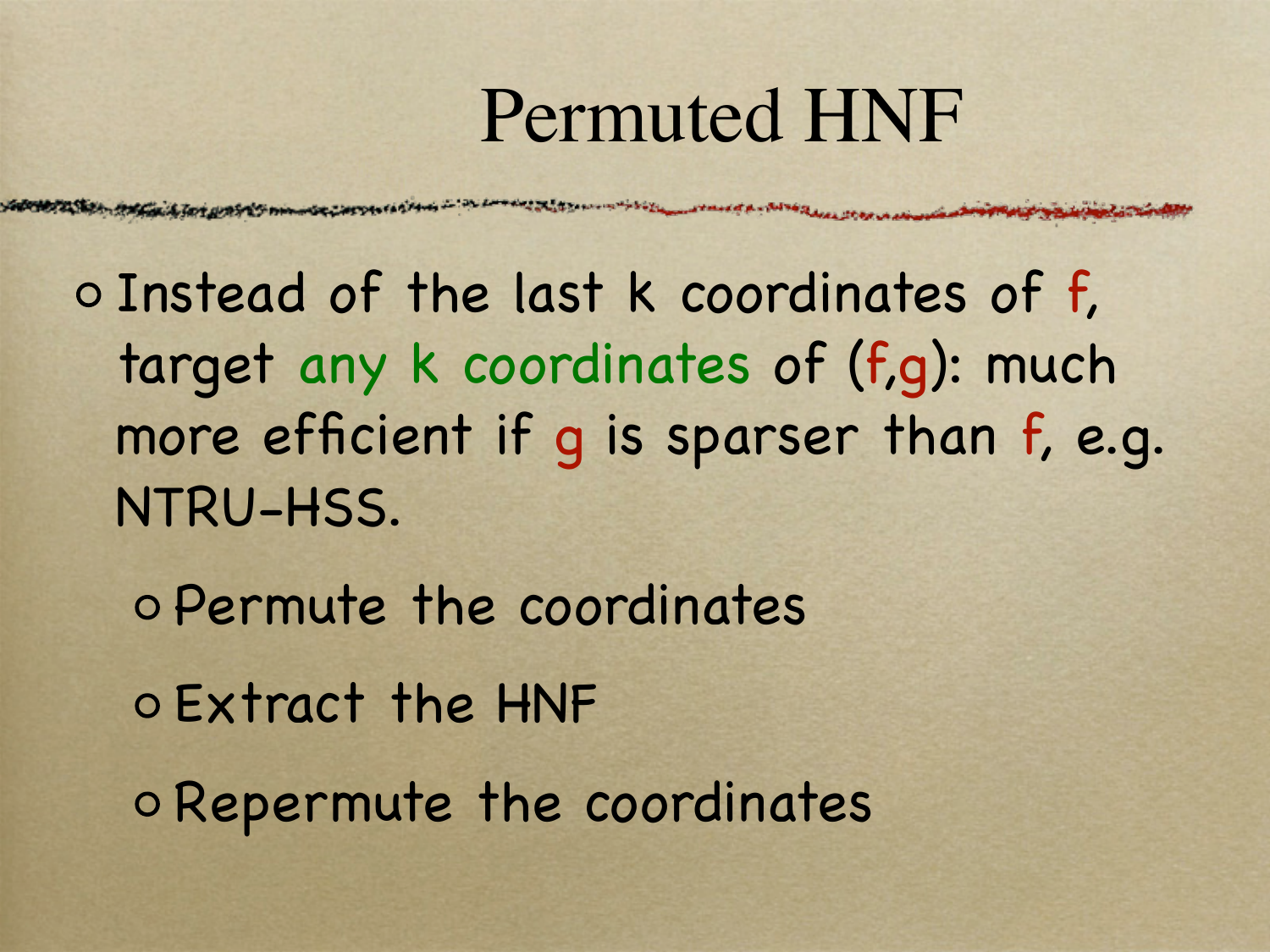Cleaning Up the Success Probability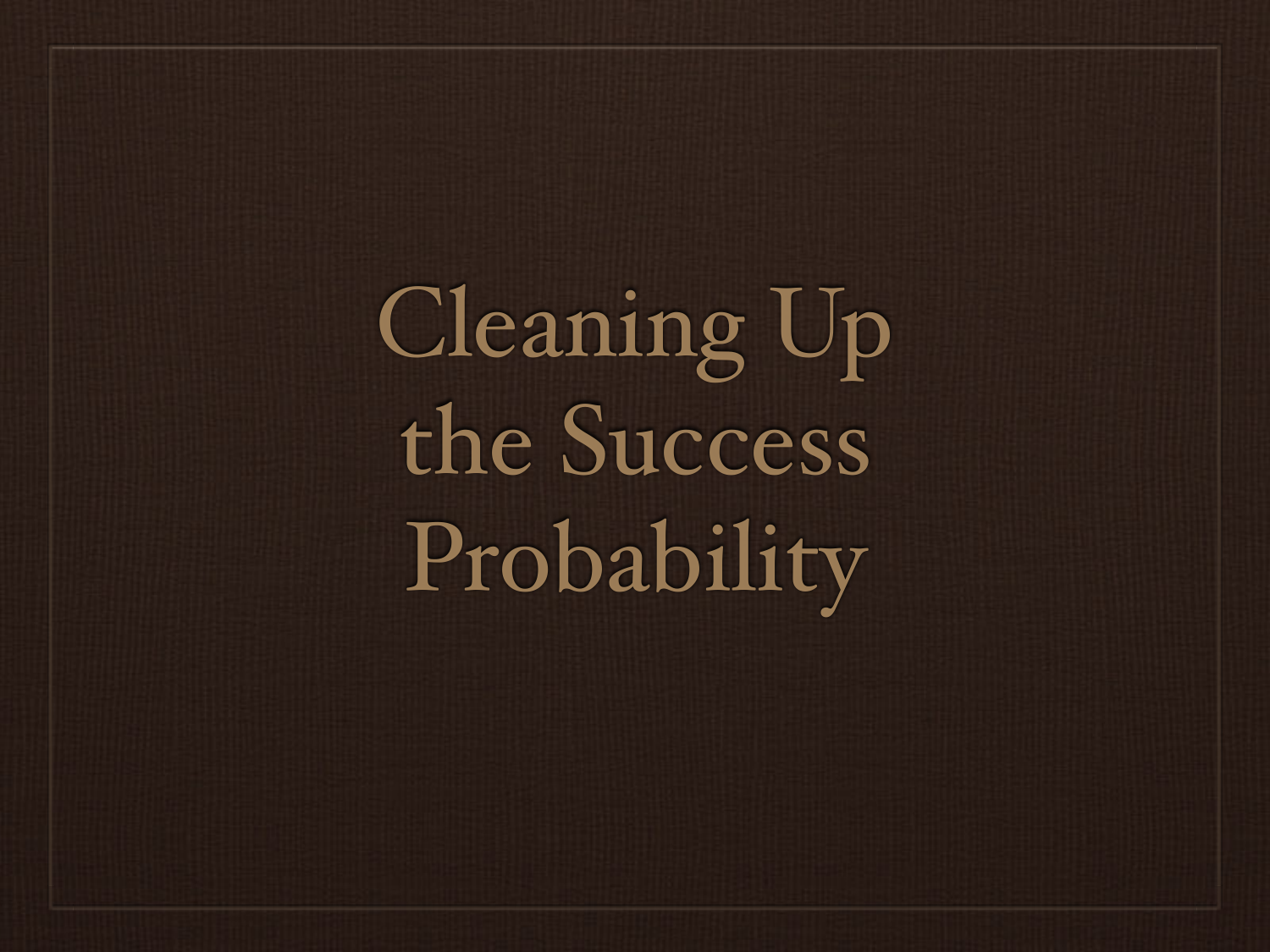### Success Probability

o It depends on the so-called admissibility condition [HG07]. Only heuristic estimates proposed: assume independence of coordinates. o Very limited experiments. o Ignored by the NTRU submission.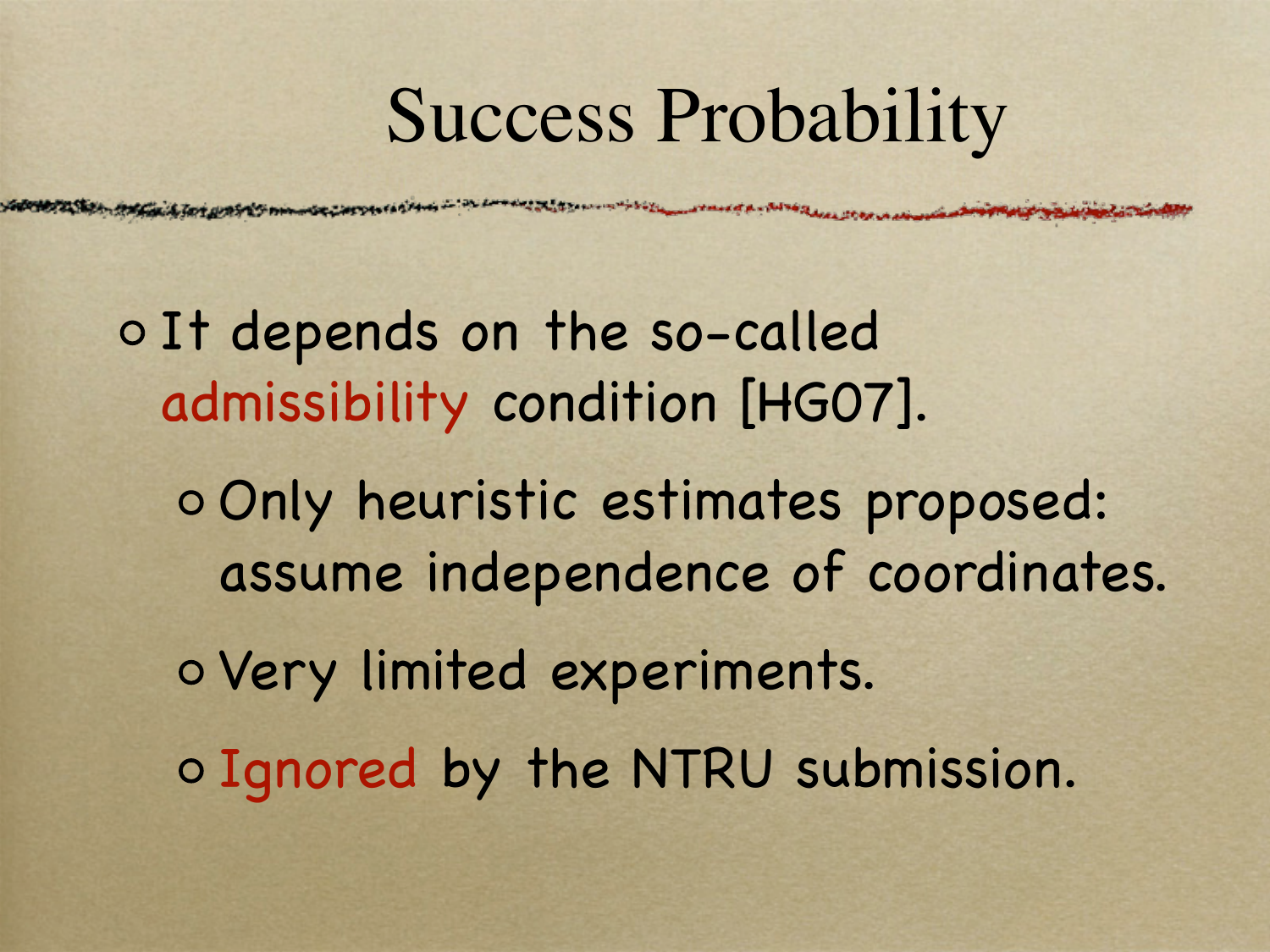### Geometric Insights

Analyze the success probability of Babai's nearest plane algorithm to solve BDD with a spherical noise. Generalization to admissibility.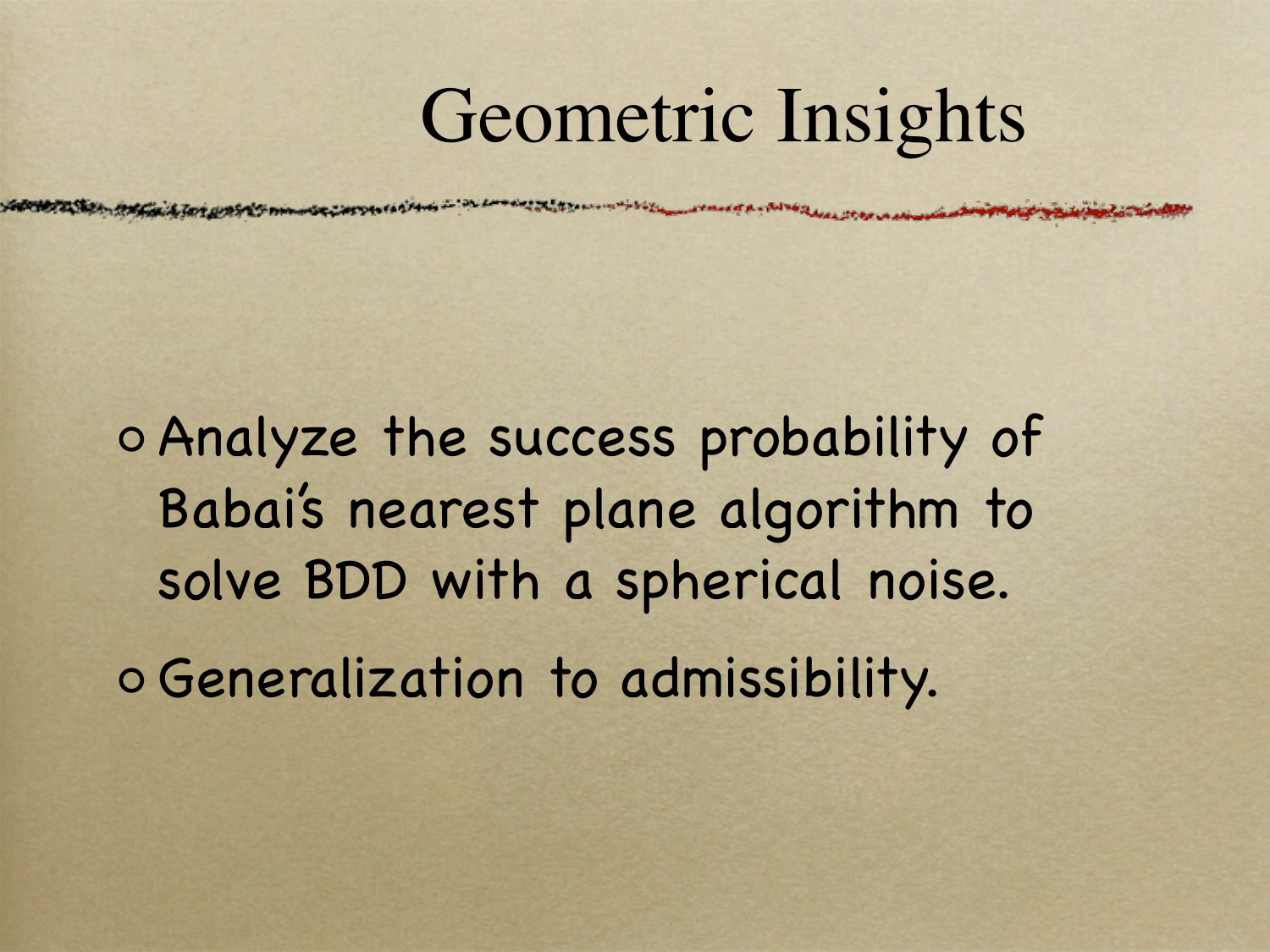### Sphere Fraction in a Box



 $obox = Gram-$ Schmidt parallelepiped of the reduced basis

sphere = noise

The worst-case analysis is not tight: Most of the unit-sphere is inside a cube [-c,c]n for some c∼2log(n)/√n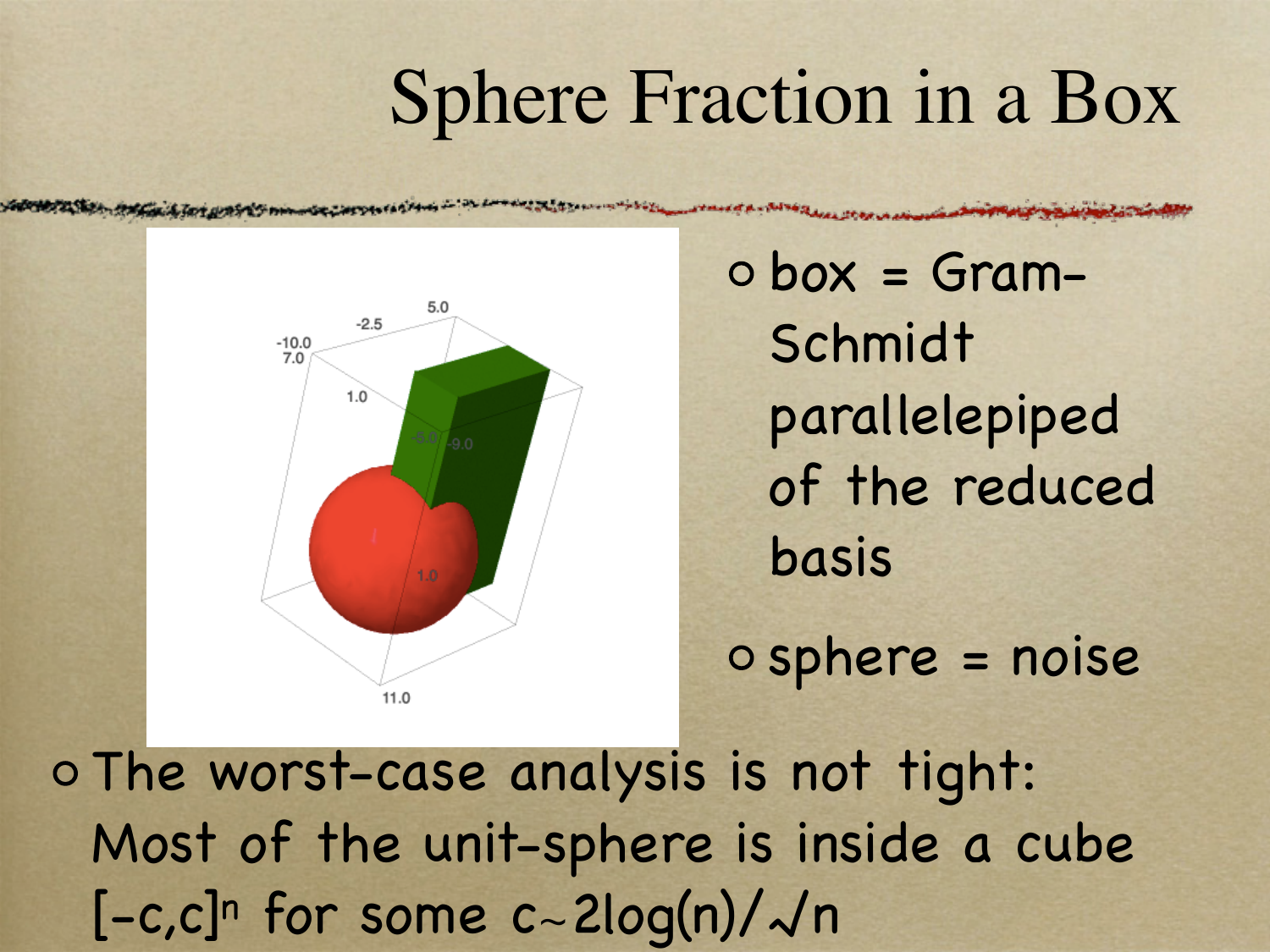### Random Sphere Fraction



o Success probability obtained by shifting the centered box by a random point in the box: significantly decreases the fraction.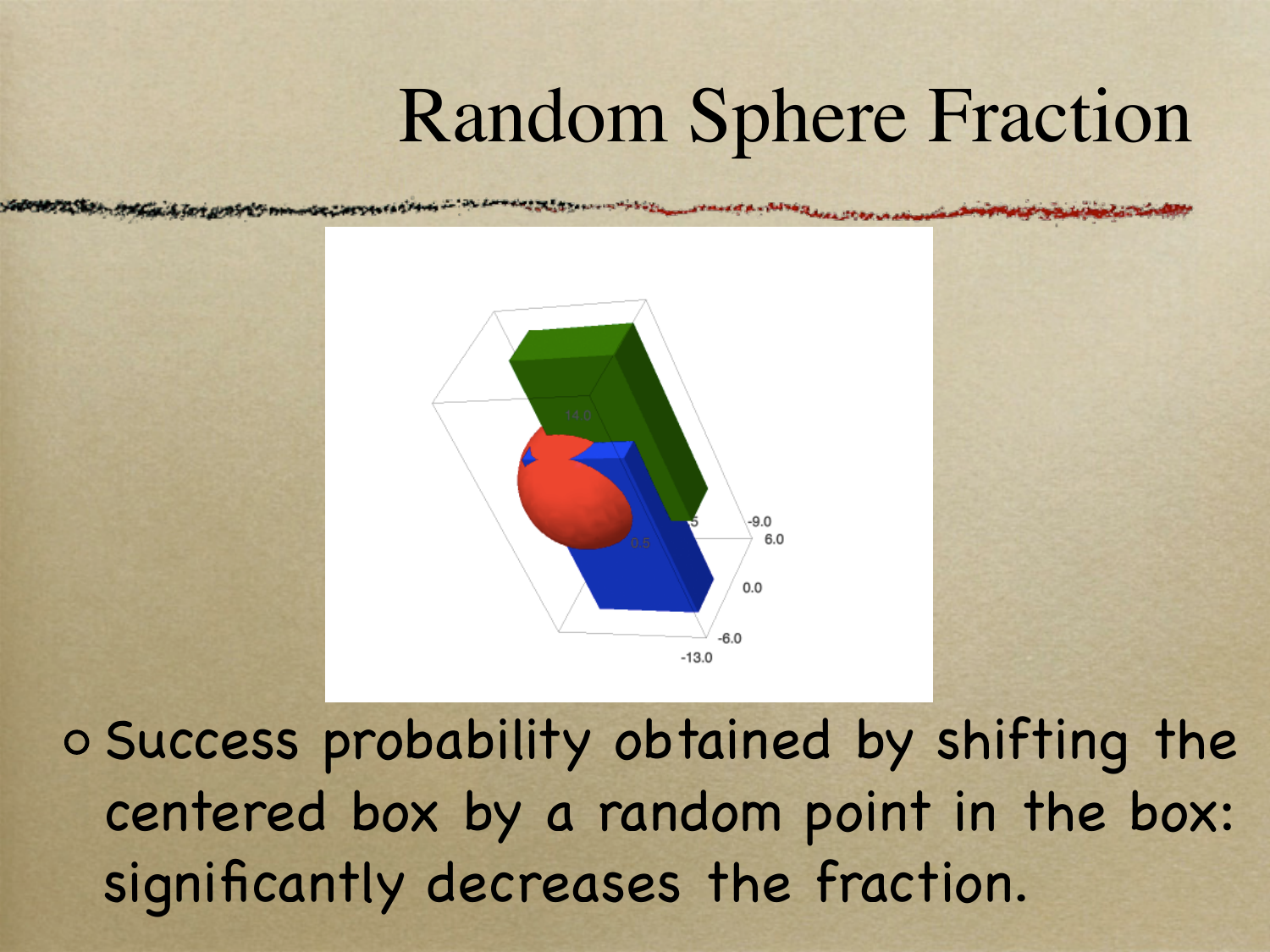### Our results

Fast rigorous bounds on the sphere/box fraction

A polynomial-time approximation based on Fourier series, expanding [AN17] Simpler and faster heuristic estimates